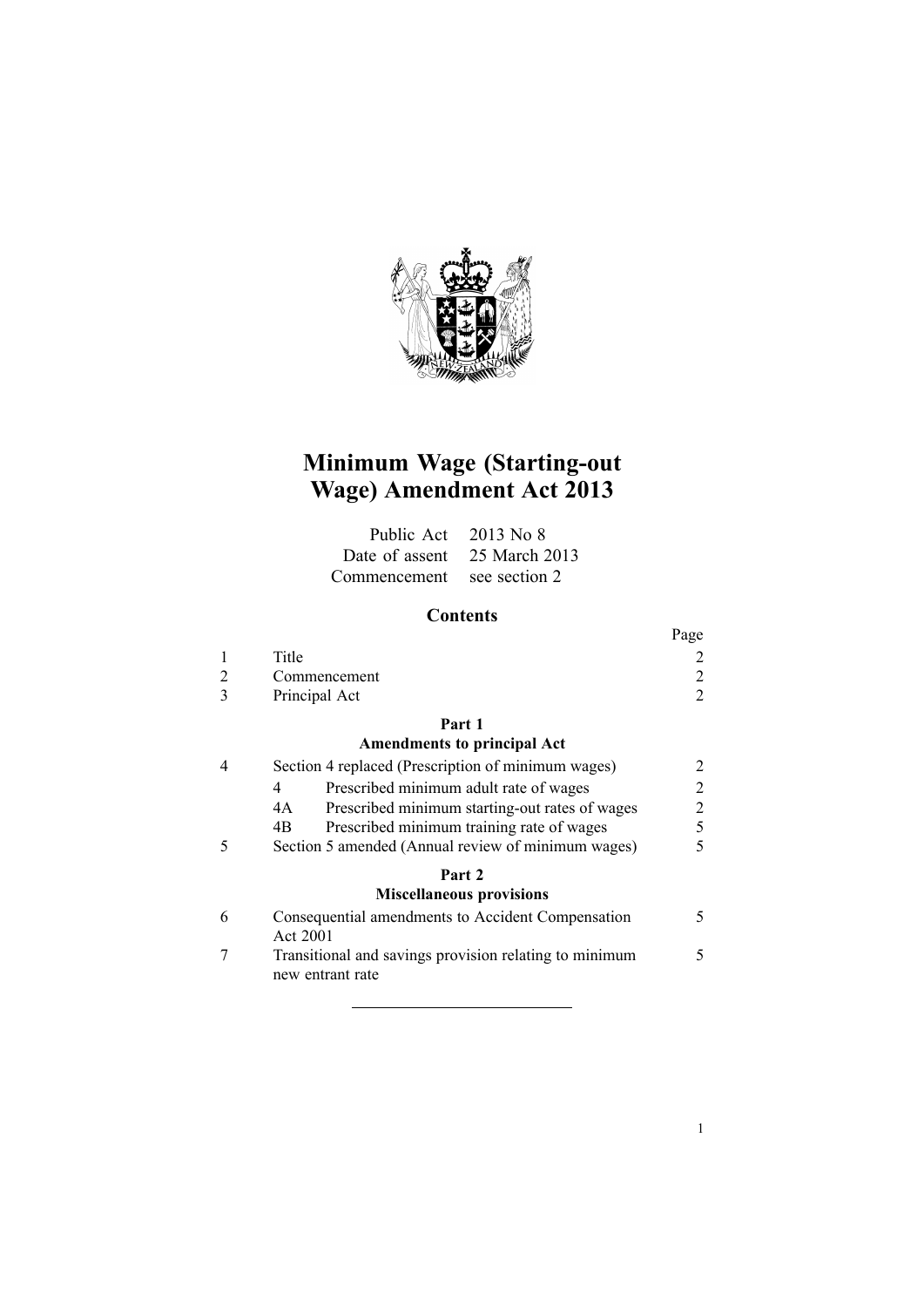#### **The Parliament of New Zealand enacts as follows:**

**1 Title** This Act is the Minimum Wage (Starting-out Wage) Amendment Act 2013

#### **2 Commencement**

This Act comes into force on 1 May 2013.

#### **3 Principal Act**

<span id="page-1-0"></span><sup>s</sup> 1

This Act amends the [Minimum](http://www.legislation.govt.nz/pdflink.aspx?id=DLM74092) Wage Act 1983 (the **principal Act**).

# **Part 1 Amendments to principal Act**

**4 Section 4 replaced (Prescription of minimum wages)** Replace [section](http://www.legislation.govt.nz/pdflink.aspx?id=DLM74414) 4 with:

#### "**4 Prescribed minimum adult rate of wages**

- "(1) The Governor-General may, by Order in Council, prescribe <sup>a</sup> minimum adult rate of wages payable to workers—
	- "(a) who are aged 16 years or older; and
	- "(b) to whom any other minimum rate of wages prescribed under section 4A or 4B does not apply.
- "(2) A rate prescribed under subsection  $(1)$  must be prescribed as a monetary amount.

## "**4A Prescribed minimum starting-out rates of wages**

- "(1) The Governor-General may, by Order in Council, prescribe 1 or more minimum starting-out rates of wages payable to 1 or more classes of workers who—
	- "(a) are aged 16, 17, 18, or 19 years; and
	- "(b) are not involved in supervising or training other workers; and
	- "(c) are defined in the order by reference to the age (or range of ages) of the workers and 1 or more of the following factors:
		- "(i) the length of time, being <sup>a</sup> period of not less than 6 months, that the workers have been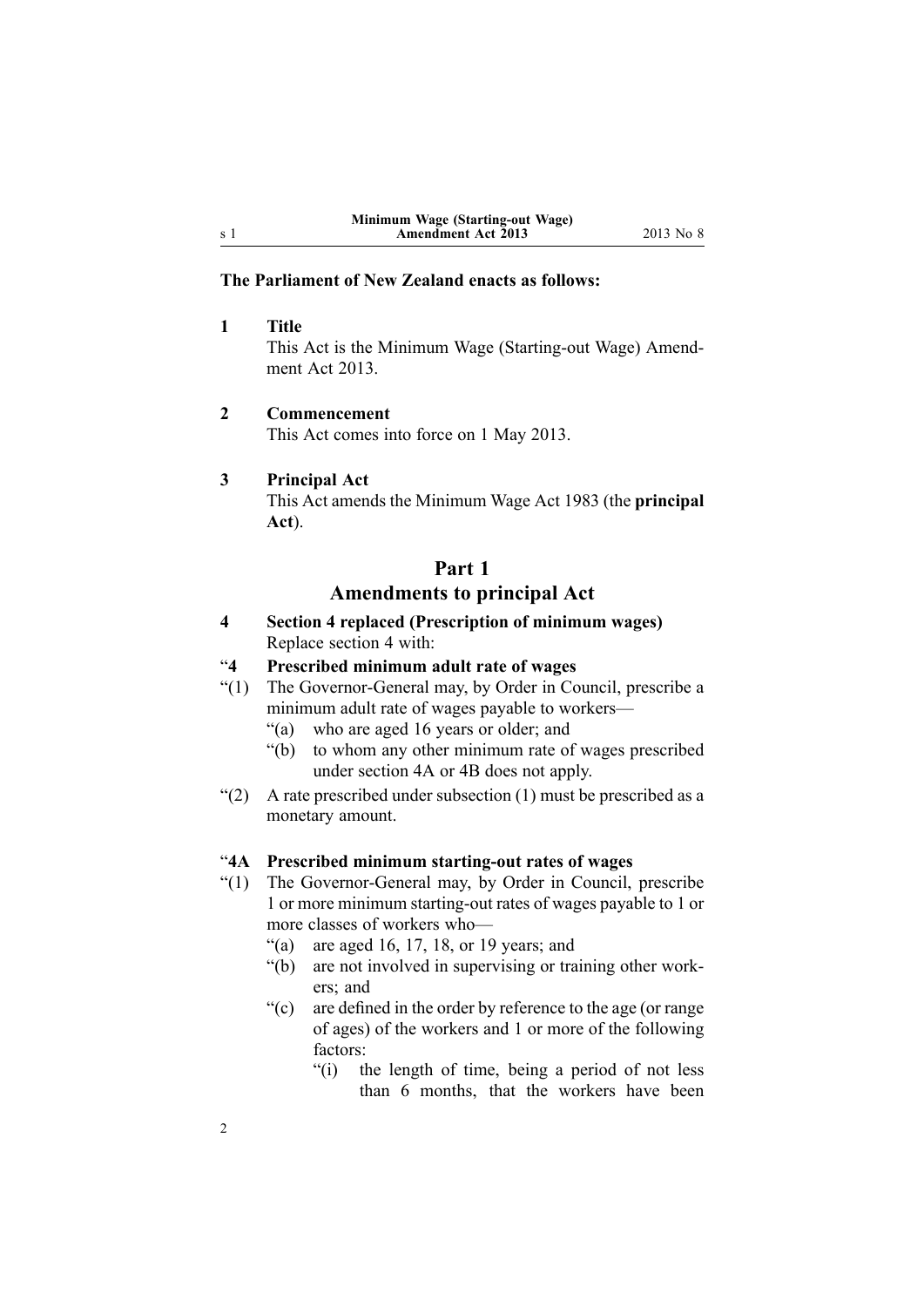continuously paid 1 or more specified social security benefits (the **continuous social assistance period**):

- "(ii) the length of time, being <sup>a</sup> period of not more than 6 months, that the workers have been in continuous employment with—
	- "(A) any employer (excluding, if the order defines the class of workers by reference to the factor specified in subparagraph (i), any employment undertaken by the worker before the continuous social assistance period):
	- "(B) the worker's current employer:
- "(iii) that the workers are employed under contracts of service that require the workers to undergo training, instruction, or examination (as specified in the order) for the purpose of becoming qualified for the occupation to which their contracts of service relate.
- "(2) A rate prescribed under subsection (1) must not be less than 80% of the minimum adult rate prescribed under section 4 and may be prescribed as—
	- "(a) <sup>a</sup> monetary amount; or
	- "(b) <sup>a</sup> percentage of the minimum adult rate.
- "(3) If <sup>a</sup> minimum starting-out rate is prescribed under subsection (1) by reference to a factor specified in subsection  $(1)(c)(i)$ or (ii) (or both), an employer of <sup>a</sup> worker to whom that rate applies—
	- "(a) may pay the worker in accordance with that rate only until the earlier of—
		- "(i) the date on which the worker has completed 6 months' continuous employment (or any shorter period of continuous employment specified in the order) with any employer or the worker's current employer (as the case requires):
		- "(ii) the day before the date on which the worker ceases to satisfy 1 or both of the criteria in subsection  $(1)(a)$  and  $(b)$ ; and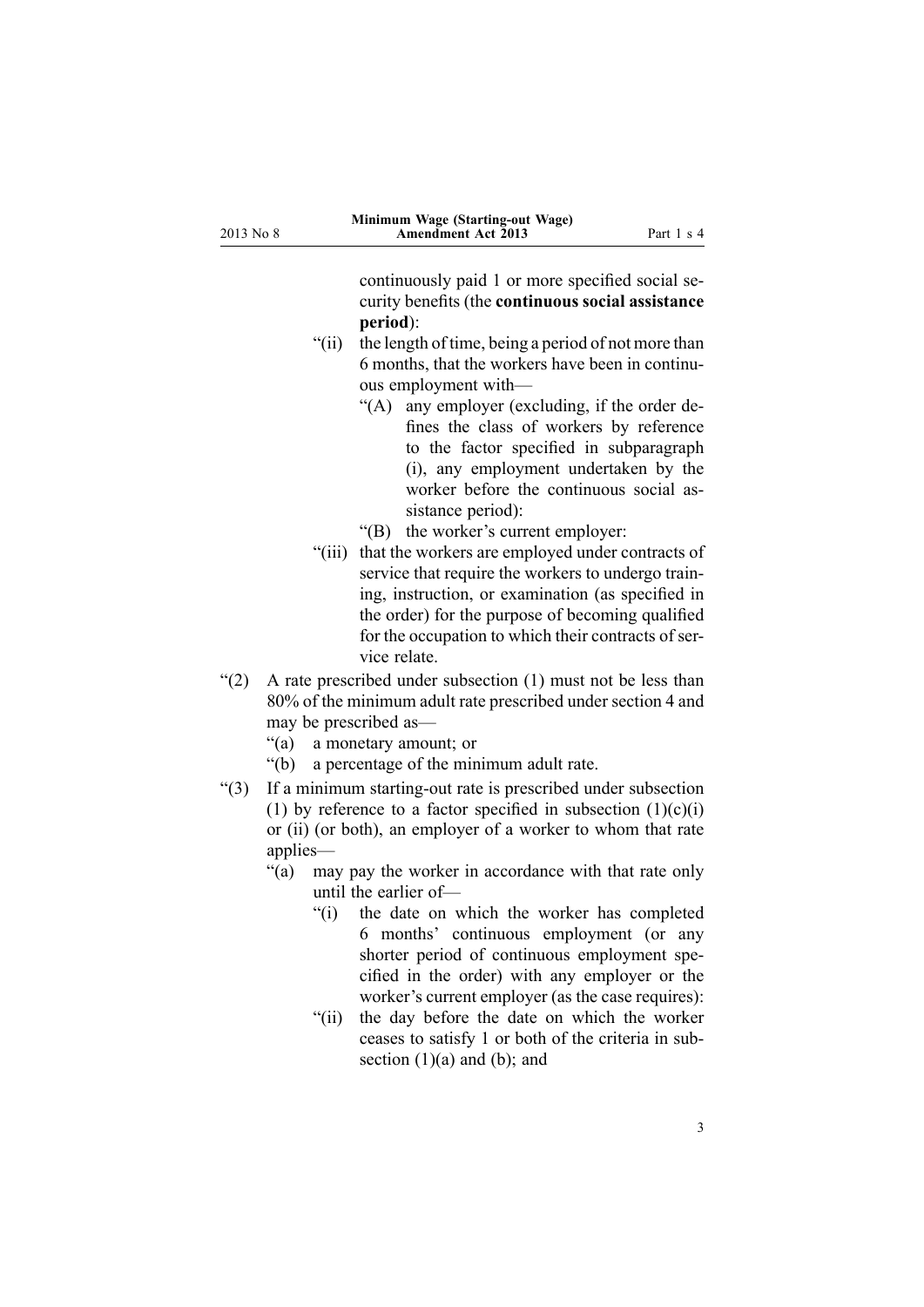- "(b) then must pay the worker no less than the minimum adult rate prescribed under section 4.
- "(4) To avoid doubt, if more than 1 minimum starting-out rate prescribed under subsection (1) applies to <sup>a</sup> worker, only the higher or the highest rate applies.
- "(5) For the purposes of subsection  $(1)(c)(i)$ , a worker is to be treated as having been continuously paid <sup>a</sup> specified social security benefit—
	- "(a) whether or not the benefit has been reduced due to any sanction imposed under the Social Security Act 1964 or for any other reason:
	- "(b) during any period when the benefit was suspended under the Social Security Act 1964 for any reason.
- "(6) In this section,—

"**continuous employment**, in relation to <sup>a</sup> worker,—

- "(a) means <sup>a</sup> continuous period of employment starting on the worker's first day of work; and
- "(b) includes any employment undertaken by the worker before—
	- $"$ (i) the worker turns 16:
	- "(ii) the commencement of the Minimum Wage (Starting-out Wage) Amendment Act 2013

"**continuously paid 1 or more specified socialsecurity benefits**, in relation to <sup>a</sup> worker to whom an Order in Council made under subsection  $(1)(c)(i)$  applies, includes any time spent by the worker on 1 or more specified social security benefits before the worker reached the age defined in the order

"**specified social security benefit** means any of the following benefits paid or payable under the Social Security Act 1964:

- "(a) domestic purposes benefit:
- "(b) emergency benefit:
- "(c) independent youth benefit:
- "(d) invalid's benefit:
- "(e) sickness benefit:
- "(f) unemployment benefit:
- "(g) widow's benefit:
- "(h) young paren<sup>t</sup> payment:
- "(i) youth payment.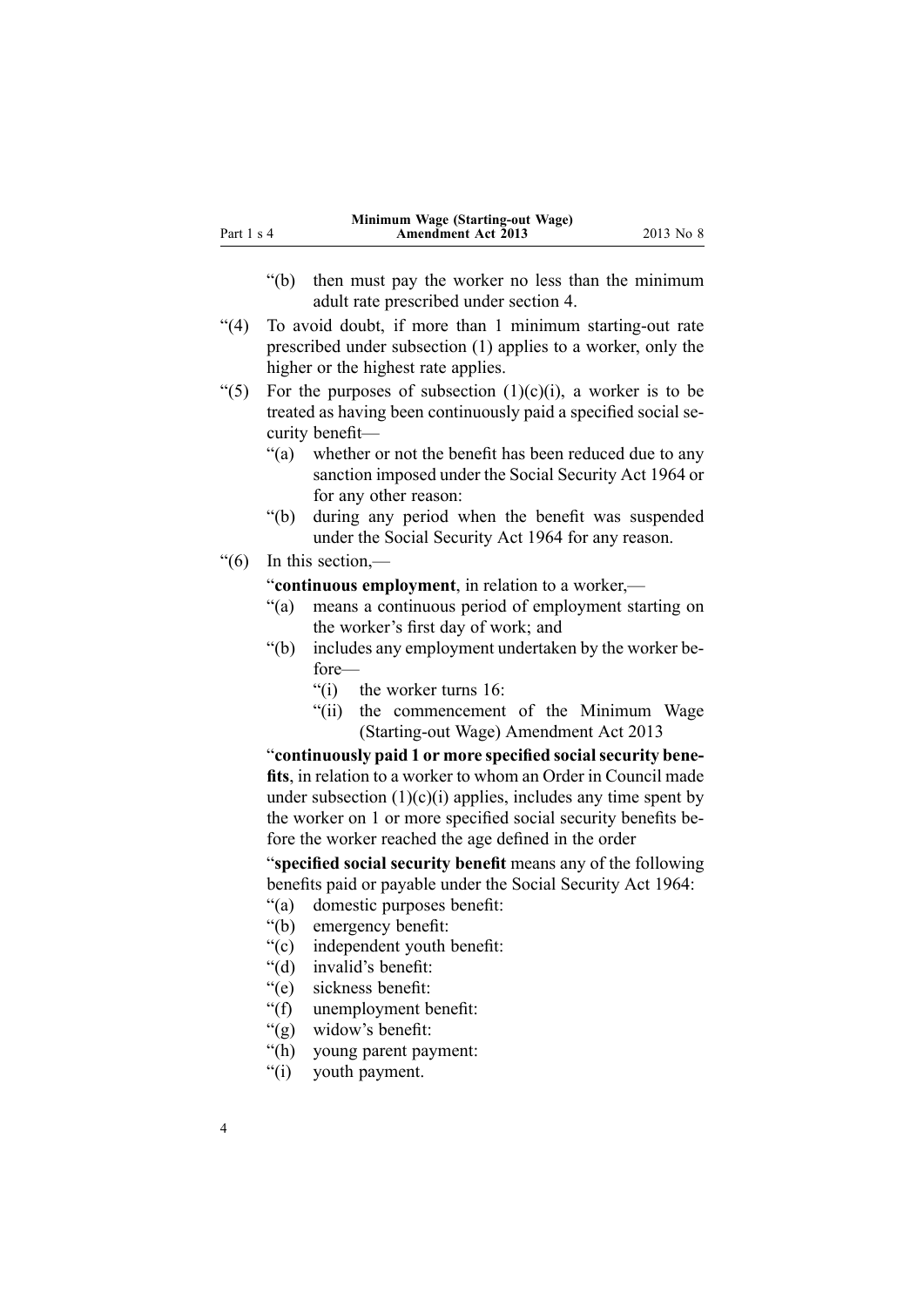#### <span id="page-4-0"></span>"**4B Prescribed minimum training rate of wages**

- "(1) The Governor-General may, by Order in Council, prescribe <sup>a</sup> minimum training rate payable to 1 or more classes of workers who—
	- "(a) are aged 20 years or older; and
	- "(b) are not involved in supervising or training other workers; and
	- "(c) are employed under contracts of service under which they are required to undergo training, instruction, or examination (as specified in the order) for the purpose of becoming qualified for the occupation to which their contract of service relates.
- " $(2)$  A rate prescribed under subsection  $(1)$  must not be less than 80% of the minimum adult rate prescribed under section 4 and may be prescribed as—
	- "(a) <sup>a</sup> monetary amount; or
	- "(b) <sup>a</sup> percentage of the minimum adult rate."
- **5 Section 5 amended (Annual review of minimum wages)** In [section](http://www.legislation.govt.nz/pdflink.aspx?id=DLM74416) 5(1), replace "section 4" with "section 4, 4A, or 4B".

# **Part 2**

# **Miscellaneous provisions**

- **6 Consequential amendments to Accident Compensation Act 2001**
- (1) This section amends the Accident [Compensation](http://www.legislation.govt.nz/pdflink.aspx?id=DLM99493) Act 2001.
- (2) In [Schedule](http://www.legislation.govt.nz/pdflink.aspx?id=DLM104541) 1, Part 2, replace clause  $42(3)(a)(i)$  with:
	- "(i) the minimum weekly adult rate prescribed under section 4 of the Minimum Wage Act 1983; or".
- (3) In [Schedule](http://www.legislation.govt.nz/pdflink.aspx?id=DLM104541) 1, Part 2, replace clause  $42(3)(b)(i)$  with:
	- "(i) the minimum weekly adult rate prescribed under section 4 of the Minimum Wage Act 1983; or".

## **7 Transitional and savings provision relating to minimum new entrant rate**

(1) This section applies to <sup>a</sup> worker who, immediately before the commencement of this Act, was entitled to be paid wages by